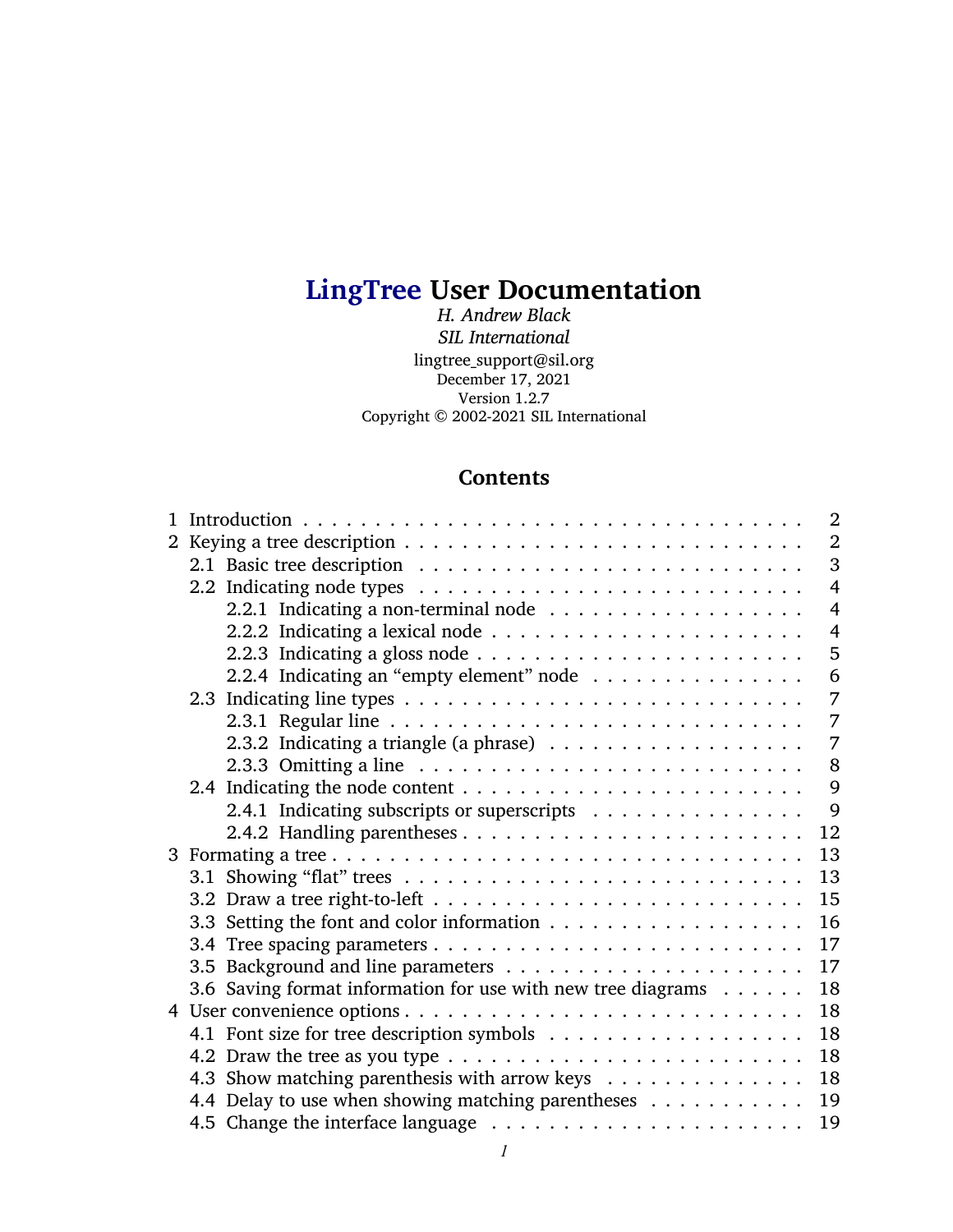# <span id="page-1-0"></span>**1 Introduction**

LingTree is a tool to produce linguistic tree diagrams. You key in a description of the tree, process that description, and LingTree shows what the tree looks like. The tree can be saved in up to two different file formats so that it can be included in papers or web pages.

LingTree looks like what is shown in [\(1\)](#page-1-2).

<span id="page-1-2"></span>

The file name where the tree information is stored is shown in the upper left part of the window. You key the description in the top pane, process the description, and then the tree appears in the bottom pane. See section [2](#page-1-1) for information on keying a tree description and processing a tree.

You can drag the edges of the window to make it larger. You can also drag the bar between the panes to make either the tree display or the description larger (or smaller).

# <span id="page-1-1"></span>**2 Keying a tree description**

You key in a tree description in the top pane. To show the corresponding tree in the bottom pane, you "process" the description in any one of four ways: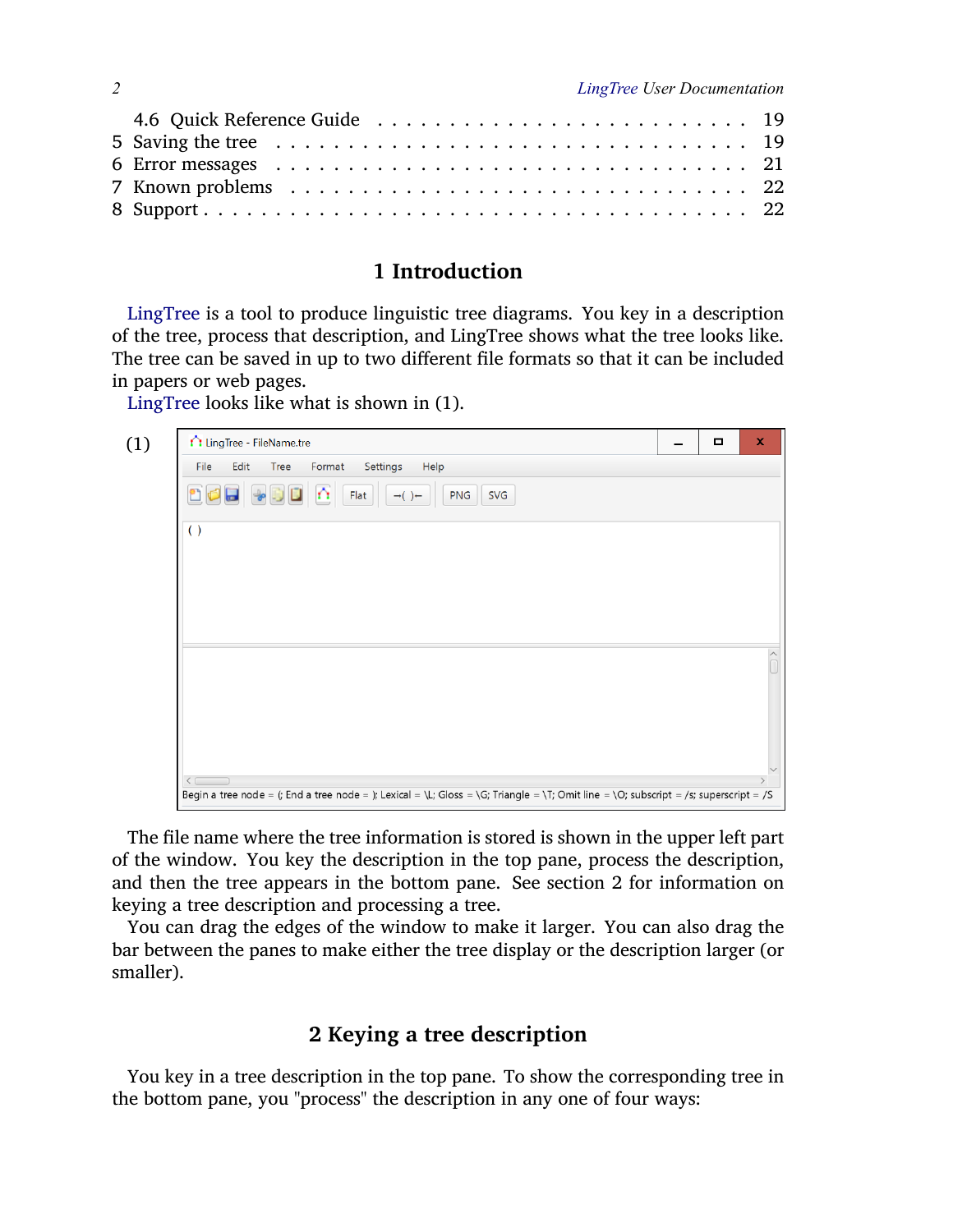- by clicking the "process the tree description tool bar button"  $(\hat{\theta})$ ;
- by clicking on the Tree menu item and then Process Description;
- by typing **Ctrl-D** (holding the **Ctrl** key down while pressing the **D** key); or
- by using the Settings menu item / Draw tree as you type option. This will draw the tree for each keystroke you use in the tree description.<sup>1</sup> (See section [4.2.](#page-17-3))

All four do the same processing of the tree description and are equivalent in effect.

### <span id="page-2-0"></span>**2.1 Basic tree description**

A tree description consists of a set of nodes enclosed within parentheses. The parentheses may be nested according to the tree structure. Whenever you key a closing parenthesis ')', the matching opening parenthesis will be selected briefly. Similarly, when you key an opening parenthesis '(', any matching closing parenthesis will be selected briefly. (If you have selected the Settings menu item / Draw tree as you type option, the closing parenthesis is inserted automatically when you key an opening parenthesis.) This is to help you match nested opening and closing parentheses. You can control how long the matching parenthesis is selected; see section [4.4](#page-18-0).

When keying a tree description, you can force a new line to occur by pressing the **Enter** key. You can also enter spaces and even tabs.

Here are two examples of how to key trees.

When you key what is in [\(2\),](#page-2-1) it shows up as in [\(3\)](#page-2-2).

<span id="page-2-1"></span>

<span id="page-2-2"></span>

And if you key what is in [\(4\)](#page-2-3)

<span id="page-2-3"></span>(4) (S (NP (Lee)) (VP (V (gets)) (NP (Det (the)) (N (idea)))))

it will produce what is in [\(5\)](#page-3-3)

<sup>&</sup>lt;sup>1</sup>When you key an opening parenthesis, it also automatically inserts a space and a closing parenthesis.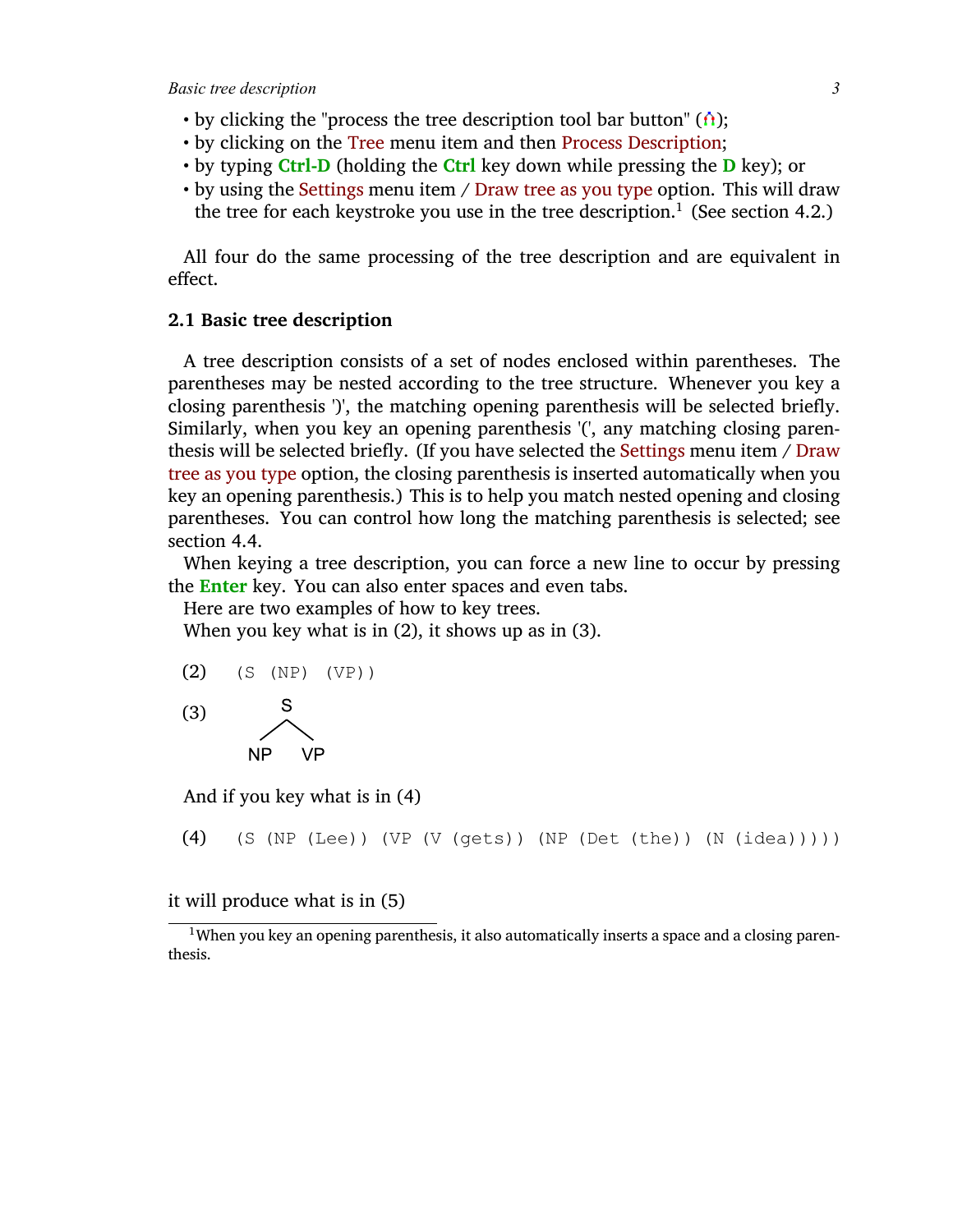<span id="page-3-3"></span>

You may set font and color information for the nodes. See section [3.3.](#page-15-0) When you do, the font and color will show in the description pane.

# <span id="page-3-0"></span>**2.2 Indicating node types**

LingTree has four node types:

- 1. Non-terminal [\(2.2.1\)](#page-3-1)
- 2. Lexical([2.2.2\)](#page-3-2)
- 3. Gloss [\(2.2.3](#page-4-0))
- 4. Empty element [\(2.2.4](#page-5-0))

At most one node type can be indicated. If you key two or more types, an error message will be shown instead of the tree diagram.

# <span id="page-3-1"></span>*2.2.1 Indicating a non-terminal node*

The default type is what we call a non-terminal node. The thinking is that a typical full syntactic tree would have non-terminal nodes (for the syntactic constituents) and each branch would end with a lexical node and possibly also a gloss node.

Note that to indicate that a node is a non-terminal node, you do not have to do anything. Just key the parentheses around it.

You can control the formatting of non-terminal nodes. See section [3.3.](#page-15-0)

# <span id="page-3-2"></span>*2.2.2 Indicating a lexical node*

To mark a node in the tree as a lexical item, key **\L** before it (i.e., right after the opening parenthesis). While it is not required to include a space between the **\L** and the lexical content that follows it, it can make the description easier to read. For example, suppose we have set the parameters so that lexical nodes come out in red (see section [3.3\)](#page-15-0). Then keying what is in [\(6\)](#page-3-4)

<span id="page-3-4"></span>(6) (S (NP  $(\Leftrightarrow$  John)) (VP  $(V (\Leftrightarrow$  Sleeps))))

will produce what is in [\(7\)](#page-4-1).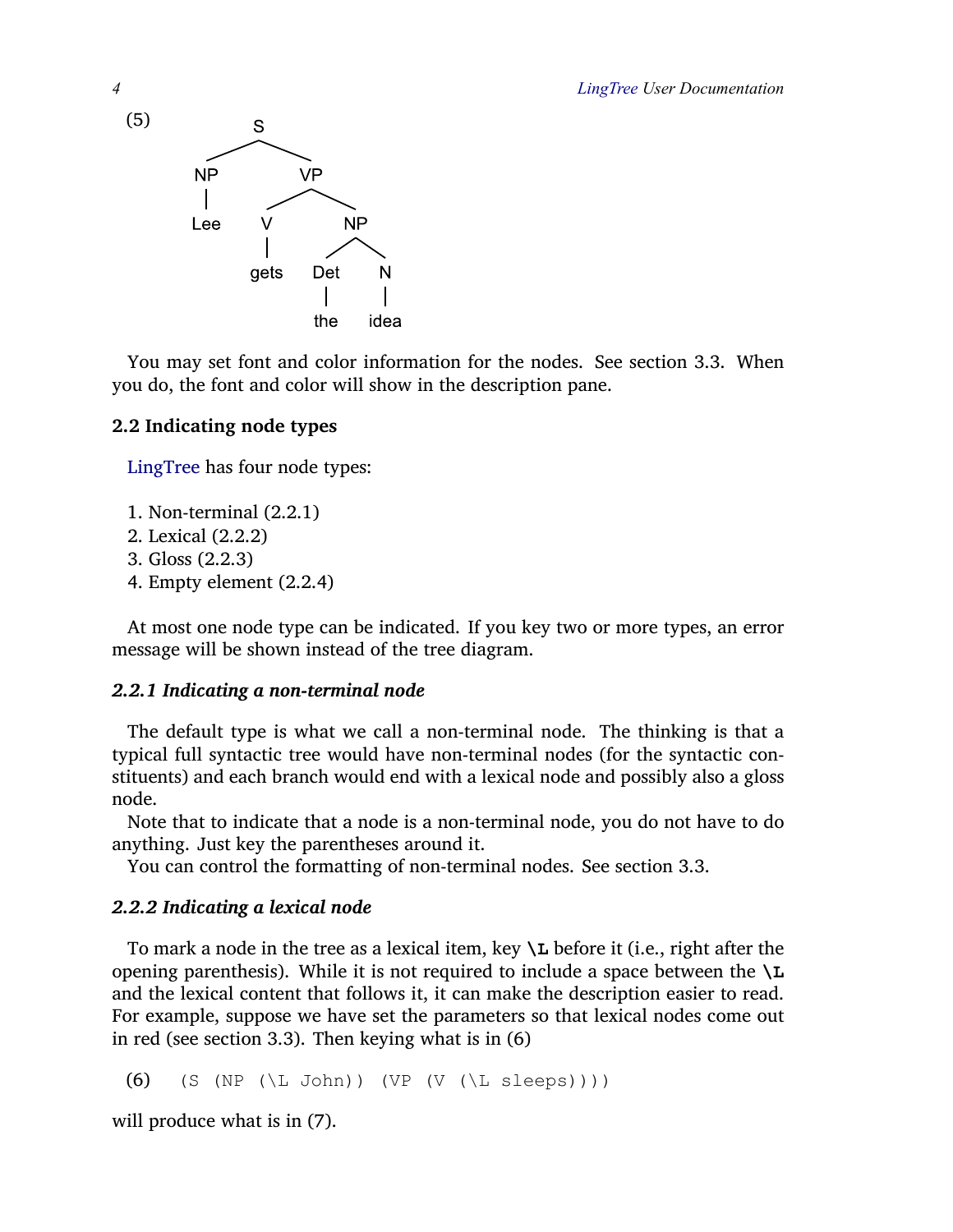<span id="page-4-1"></span>

If you do not key the  $\mathcal{L}$ , then it will look like what is in [\(8\)](#page-4-2).

<span id="page-4-2"></span>

That is, every node is considered to be a non-terminal node.

### <span id="page-4-0"></span>*2.2.3 Indicating a gloss node*

To mark a node in the tree as a gloss node, key **\G** before it (i.e., right after the opening parenthesis). While it is not required to include a space between the **\G** and the gloss content that follows it, it can make the description easier to read. If one is going to mark glosses, one should also mark lexical nodes. For example, suppose we have set the parameters so that lexical nodes come out in red and gloss nodes come out in blue (see section [3.3\)](#page-15-0). Then keying what is in [\(9\)](#page-4-3)

<span id="page-4-3"></span> $(9)$  (S (NP (\L Juan (\G John))) (VP (V (\L duerme (\G sleeps)))))

produces what is in [\(10\)](#page-4-4).

<span id="page-4-4"></span>

Notice that there are no lines between the lexical nodes and their respective glosses and that the glosses are relatively close to the lexical node.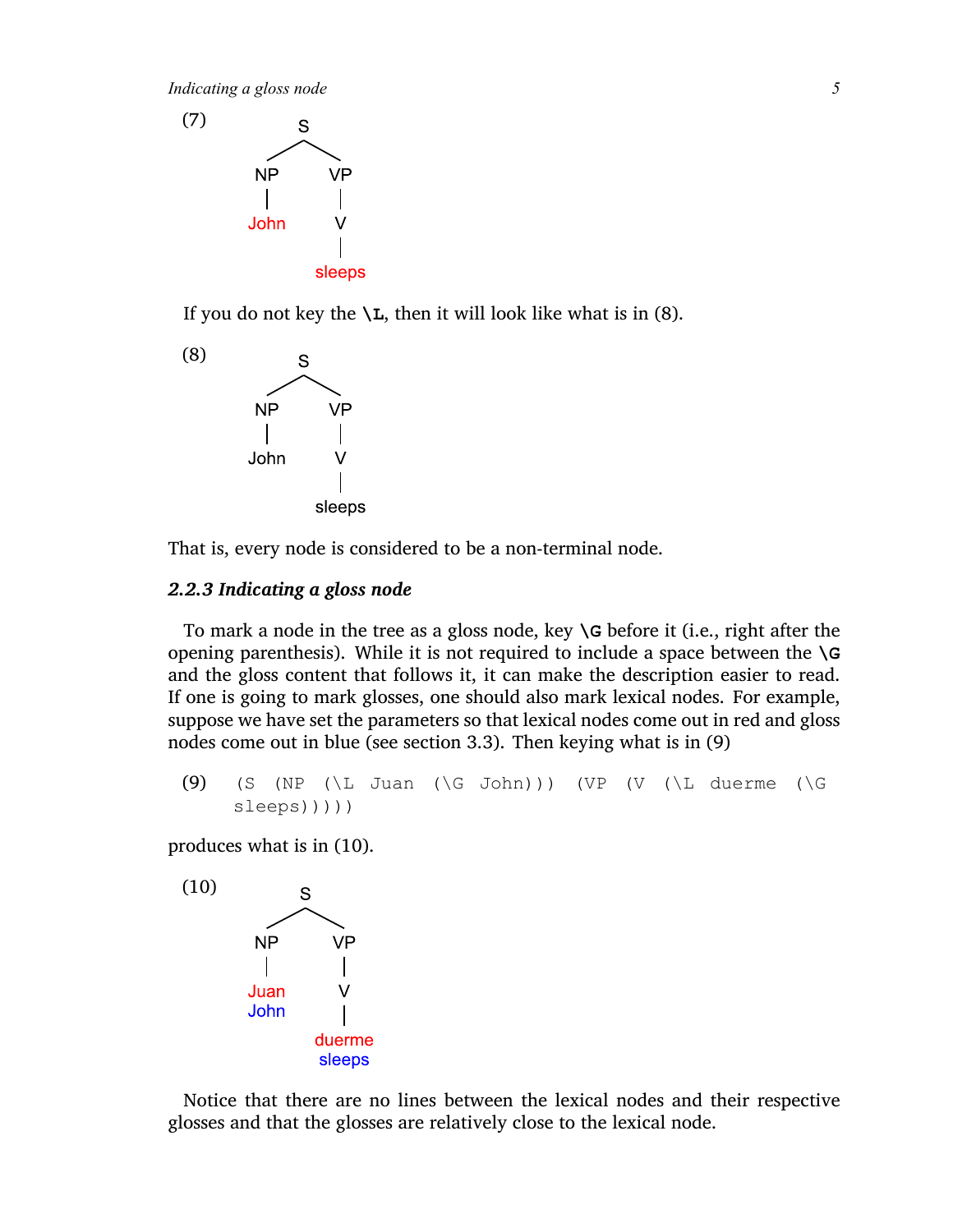If you do not key the  $\G$ , then it would look like what is in [\(11\)](#page-5-1).

<span id="page-5-1"></span>

Notice that there is a line between the lexical node and their daughter node. The blue color also does not show for the daughter nodes.

## <span id="page-5-0"></span>*2.2.4 Indicating an "empty element" node*

In some syntactic theories which show movement, the convention is to indicate a "trace" of where the moved constituent used to be. You can use an empty element node for traces.

Also, some syntactic theories want to show "empty pronouns" where a non-overt pronoun is considered to occur in the tree structure. You can use an empty element for an empty pronoun node.

To mark a node in the tree as an empty element node, key **\E** before it (i.e., right after the opening parenthesis). While it is not required to include a space between the **\E** and the empty element content that follows it, it can make the description easier to read. Conventionally, if one has an empty element, then there is no gloss daughter node. For example, suppose we have set the parameters so that empty element nodes come out in purple and italic (see section [3.3](#page-15-0)). Then keying what is in [\(12\)](#page-5-2)

<span id="page-5-2"></span>(12) 
$$
(QP (DP (\E pro)) (Q' (Q (\E t)) (DP (\L mee bzaan noo (\G my brothers))))
$$

produces what is in [\(13\)](#page-5-3).

<span id="page-5-3"></span>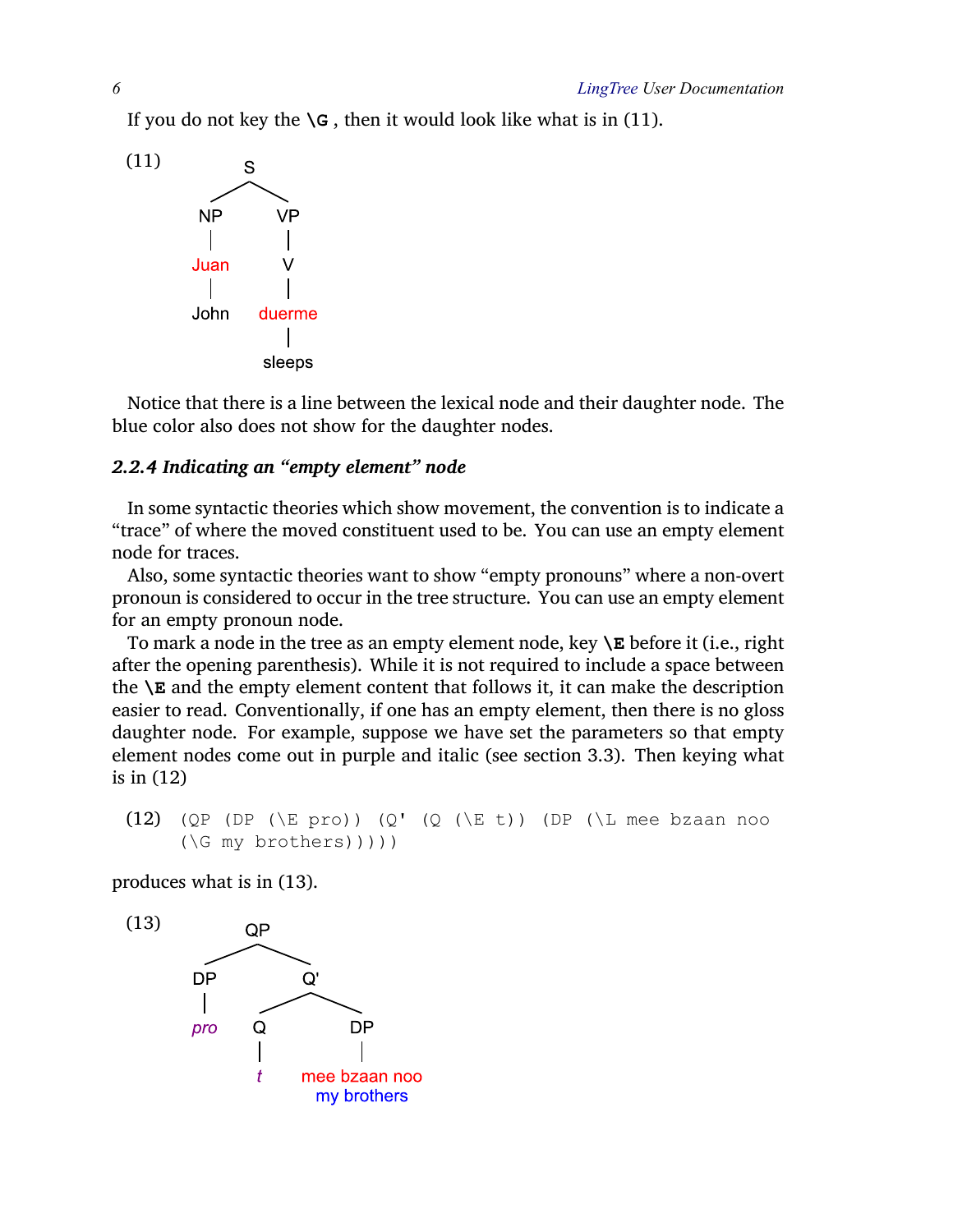If you do not key the  $\ \mathsf{E}$ , then it would look like what is in [\(14\)](#page-6-3).

<span id="page-6-3"></span>

Notice that the empty pronoun and trace nodes are treated as non-terminal nodes.

### <span id="page-6-0"></span>**2.3 Indicating line types**

Besides the node types, there are three line types to control what kind of line should appear over a node:

- 1. Regular line([2.3.1\)](#page-6-1)
- 2. Triangle([2.3.2](#page-6-2))
- 3. Omit a line [\(2.3.3\)](#page-7-0)

At most one line type can be indicated. If you key two or more types, an error message will be shown instead of the tree diagram.

#### <span id="page-6-1"></span>*2.3.1 Regular line*

The default is to produce a regular line over a node. You do not have to do anything for this to happen. We have already seen examples where a line occurs over nodes.

### <span id="page-6-2"></span>*2.3.2 Indicating a triangle (a phrase)*

To mark a node as a phrase by using a triangle above it, key **\T** before it (i.e., right after the opening parenthesis). While it is not required to include a space between the  $\mathcal{L}$  and whatever follows it, it can make the description easier to read. For example, keying what is in [\(15\)](#page-6-4)

```
(15) (NP (\T all the King's men))
```
will produce what is in [\(16\)](#page-6-5).

<span id="page-6-5"></span>(16) **NP** all the King's men

If you do not key the  $\forall$ **T**, then it will look like what is in [\(17\).](#page-7-1)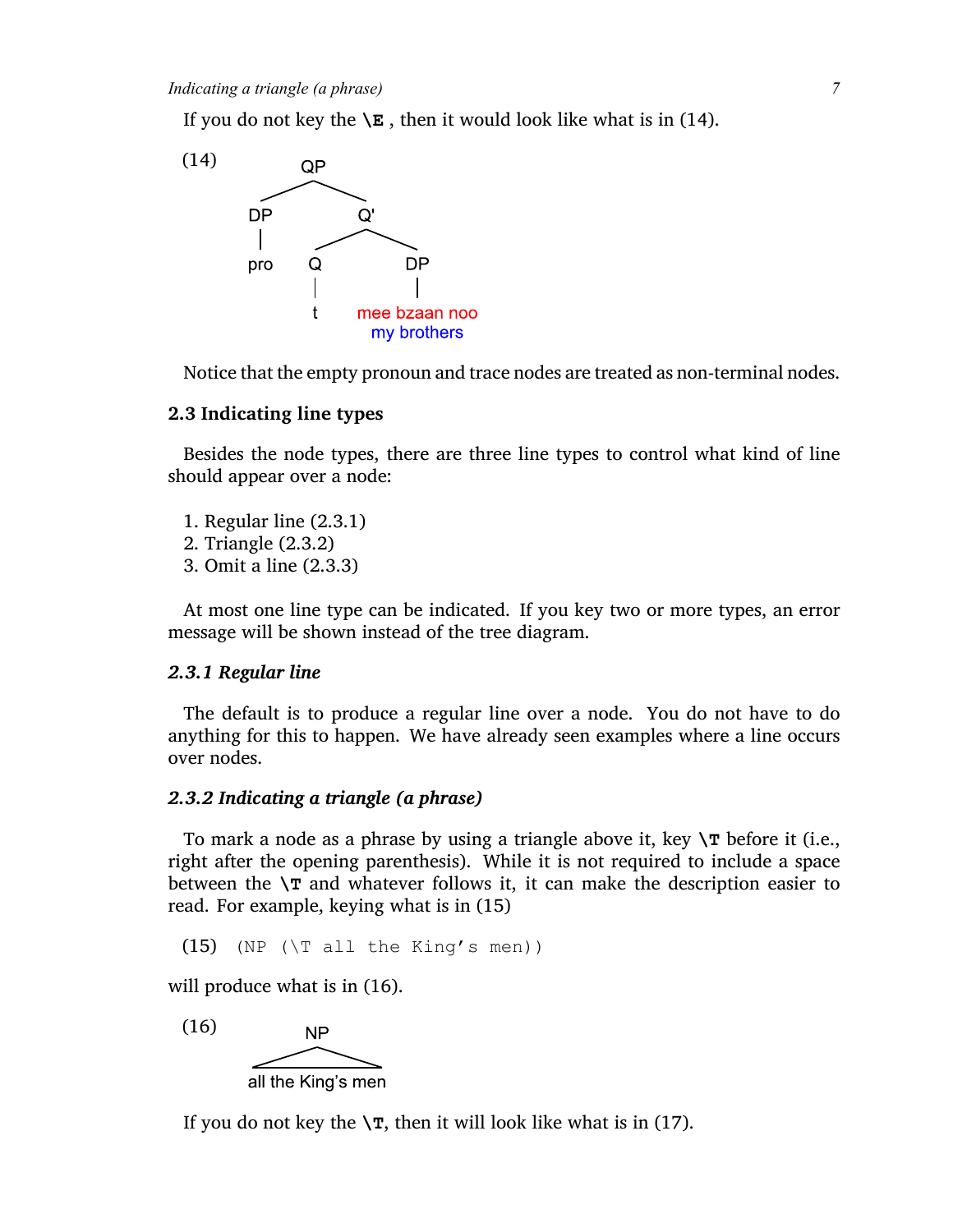<span id="page-7-1"></span>(17) **NP** all the King's men

You may key both a triangle and either a lexical item or an empty element for a given node. The order in which you key the  $\mathcal{T}$  and either the  $\mathcal{T}$  or the  $\mathcal{T}$  is not crucial. Either order will work. If you key what is in [\(18\),](#page-7-2)

<span id="page-7-2"></span>(18) (NP ( $\T$   $\L$  all the King's men))

it will look like what is in [\(19\)](#page-7-3).

<span id="page-7-3"></span>

On the other hand, if you key the  $\mathcal{T}$  and  $\mathcal{L}$  in the other order, as in [\(20\),](#page-7-4) it will also look exactly like it does in [\(19\).](#page-7-3)

<span id="page-7-4"></span>(20) (NP ( $\L \ T$  all the King's men))

You may find that it is easier to read and think about if you key the  $\Upsilon$  first since it has to do with what occurs over the node, while the  $\mathcal{L}$  or  $\mathcal{E}$  has to do with what is in the node.

#### <span id="page-7-0"></span>*2.3.3 Omitting a line*

To not have a line show above a node, key **\O** before it (i.e., right after the opening parenthesis). While it is not required to include a space between the **\O** and whatever follows it, it can make the description easier to read. For example, keying what is in  $(21)^2$  $(21)^2$ 

<span id="page-7-5"></span>(21) ((\O  $\sigma$  (O (\L t)) (N (R (\L e)))) (\O  $\sigma$  (O (\L p)) (N  $(R (\L i)) (C (\L k))))$ 

will produce what is in [\(22\)](#page-7-6) (assuming that the "flat" structure parameter is also chosen; see [3.1\)](#page-12-1).

<span id="page-7-6"></span>

 $^2$ In this particular tree diagram, "O" is an abbreviation for "Onset."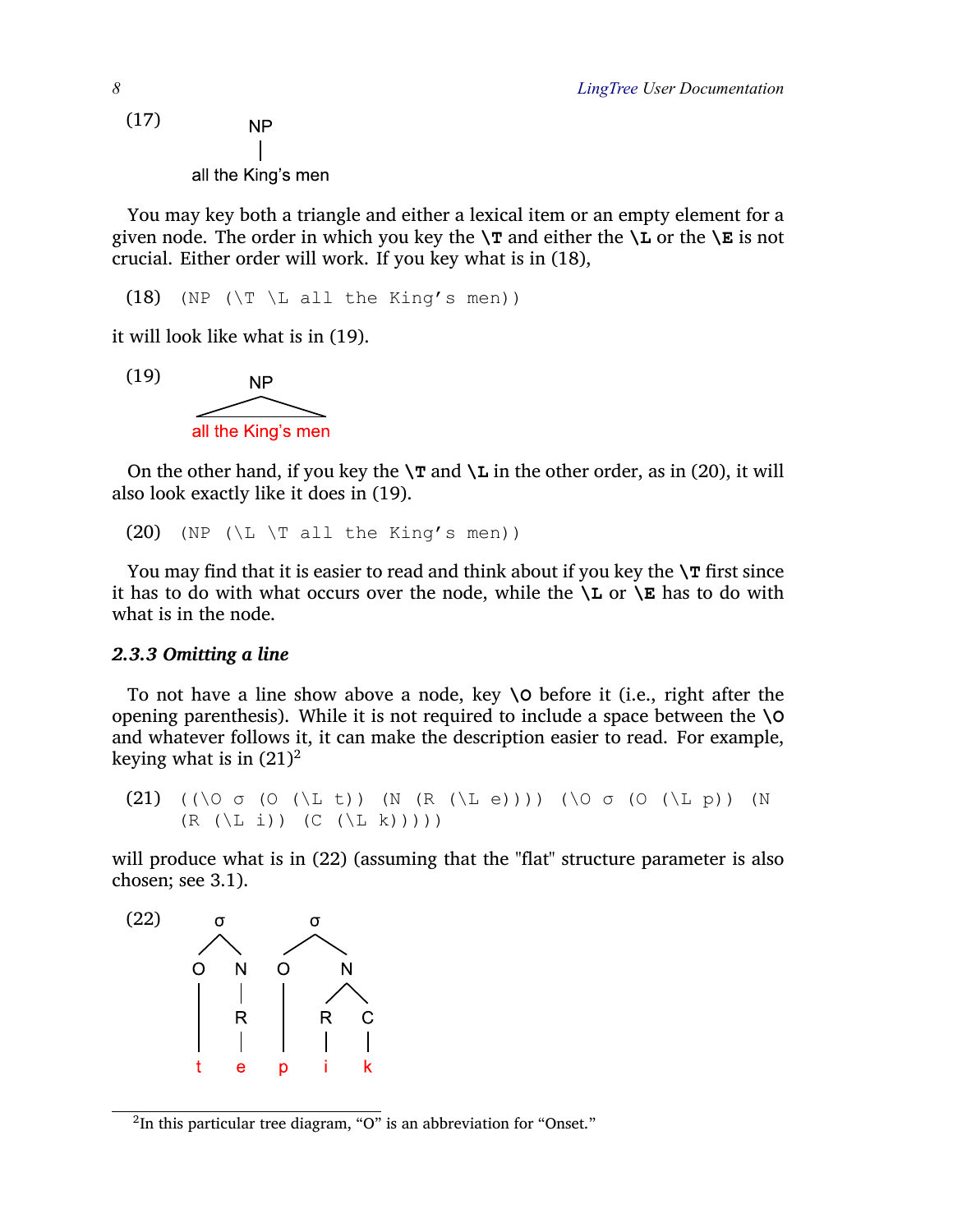If you do not key the **\O** symbols, then it will look like what is in [\(23\)](#page-8-2).

<span id="page-8-2"></span>



The difference between [\(22\)](#page-7-6) and [\(23\)](#page-8-2) is the unlabeled node at the top.

You may combine the omit lines command with either a lexical item or an empty element for a given node. The order in which you key the **\O** and either the **\L** or the **\E** is not crucial. Either order will work. You may find that it is easier to read and think about, though, if you key the **\O** first since it has to do with what occurs over the node, while the  $\angle$ **L** or  $\angle$ **E** has to do with what is in the node.

### <span id="page-8-0"></span>**2.4 Indicating the node content**

In the vast majority of cases, you merely key the content of the node. The only exceptions are for inserting subscripts and/or superscripts and for keying parentheses that will occur as content.

### <span id="page-8-1"></span>*2.4.1 Indicating subscripts or superscripts*

One can include simple subscripts and superscripts within a tree node.

#### <span id="page-8-4"></span>*2.4.1.1 Subscript*

To have a subscript show up at the end of some text, key **/s** before the subscript text. Note that this has a forward slash, not a backslash. It also uses a lowercase **s**, not uppercase (uppercase is used for a superscript). One does not have to include a space between the **/s** and whatever follows it. For example, keying what is in [\(24\)](#page-8-3)

<span id="page-8-3"></span>(24) (S (NP/s1 (N (dogs))) (VP (V (chase)) (NP/s2 (N (cats)))))

will produce what is in [\(25\)](#page-9-0).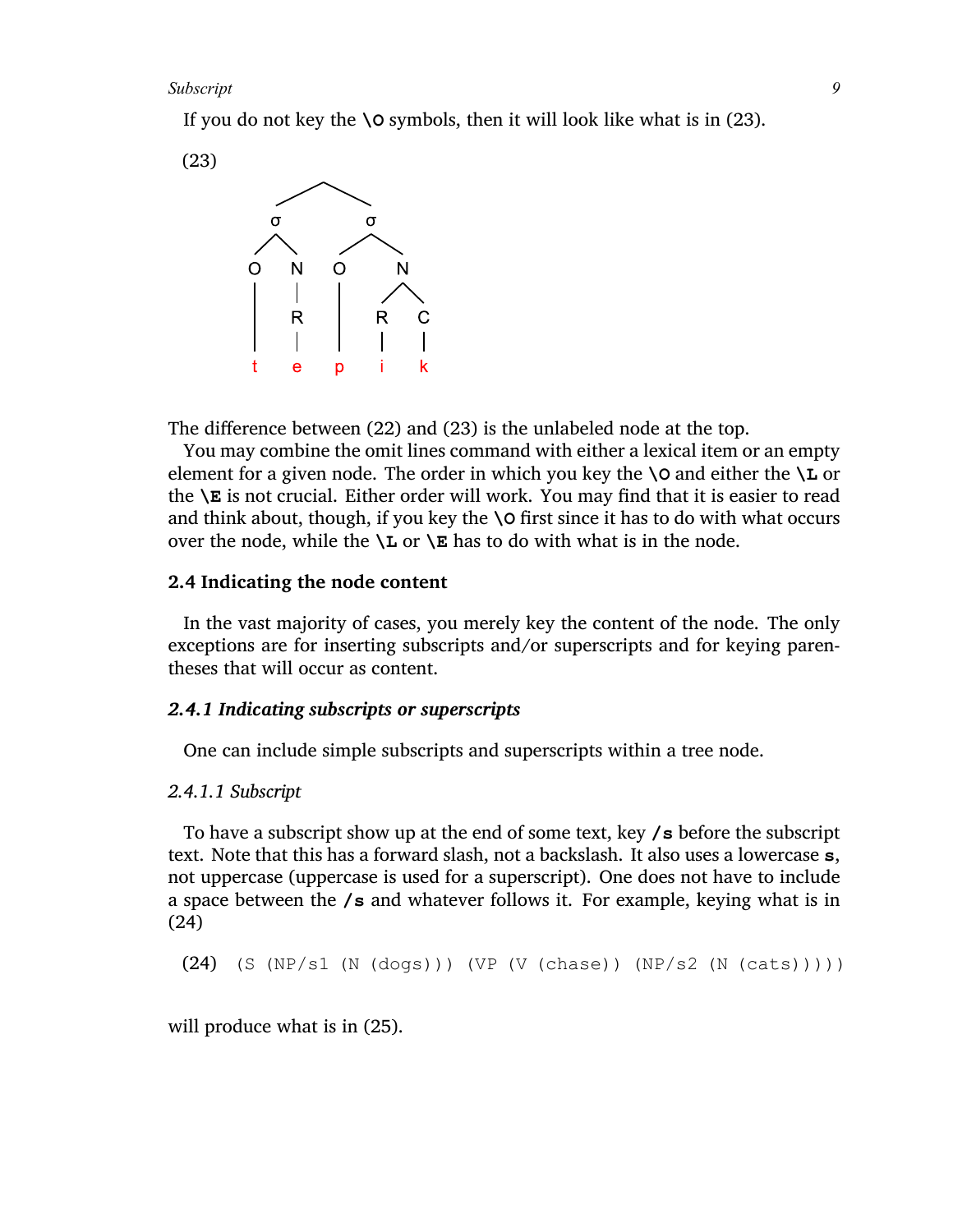<span id="page-9-0"></span>

Note that the subscript will use the same font family and color that the node it is in uses. So if the node is a non-terminal, then it uses the non-terminal font family and color. Similarly for lexical, gloss, and empty node types. The subscript text also is always in regular style (i.e., neither bold nor italic). To get an italic subscript, see section [2.4.1.2](#page-9-1).

If you do not key the **/s**, then it will look like what is in [\(26\).](#page-9-2)

<span id="page-9-2"></span>

<span id="page-9-1"></span>*2.4.1.2 Subscript in italic*

Keying the **/s** before the subscript text results in the subscript coming out in regular style (i.e., neither bold nor italic). If you need a subscript to be italic, use **/\_**, instead. The only difference between **/s** and **/\_** is that the first is rendered in regular style and the latter is rendered in italic.

For example, keying what is in [\(27\)](#page-9-3)

<span id="page-9-3"></span>(27) (S (NP/\_1 (N (dogs))) (VP (V (chase)) (NP/\_2 (N (cats)))))

will produce what is in [\(28\)](#page-10-0).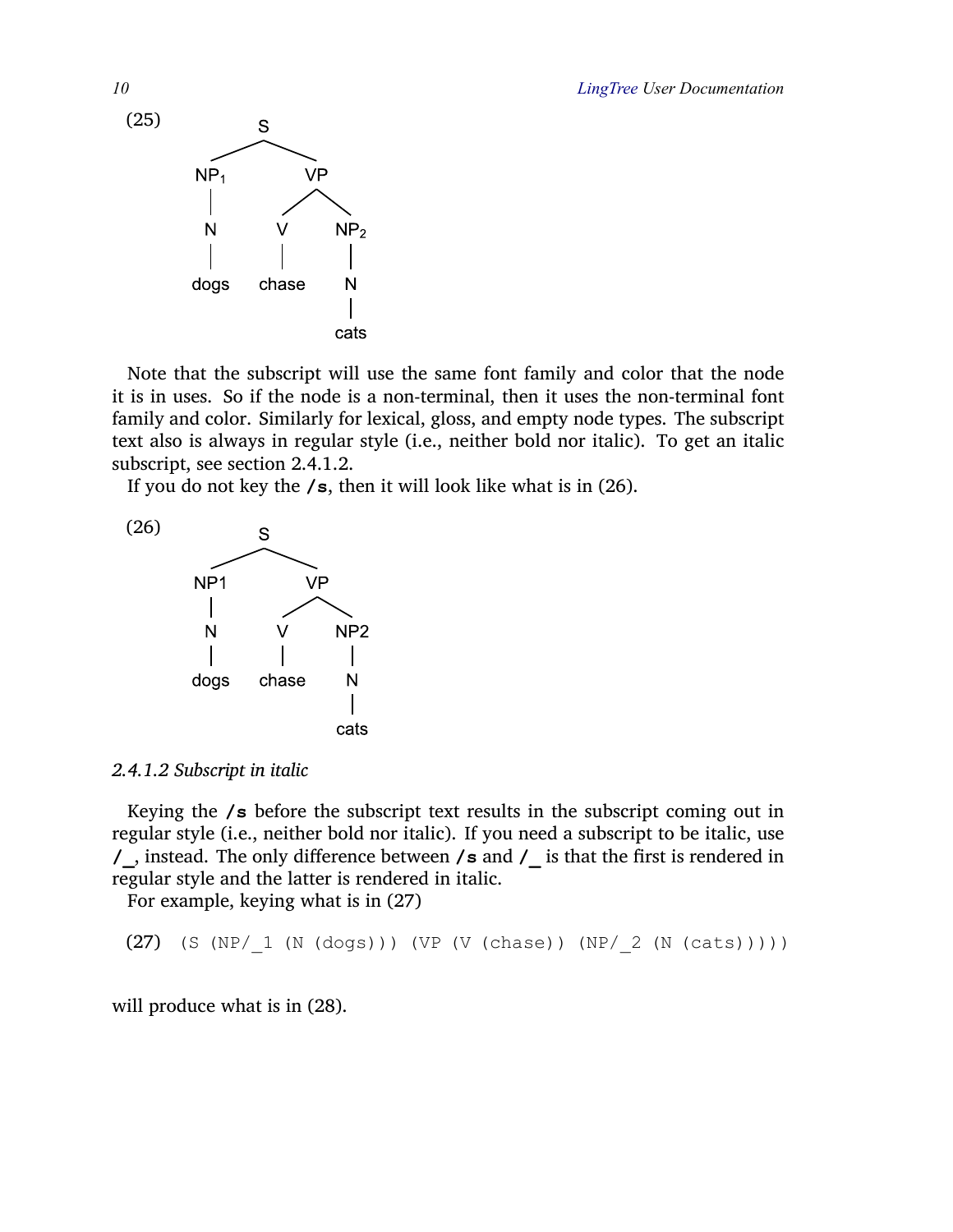*Superscript in italic 11*

<span id="page-10-0"></span>

#### <span id="page-10-5"></span>*2.4.1.3 Superscript*

To have a superscript show up at the end of some text, key **/S** before the superscript text. Note that this has a forward slash, not a backslash. It also uses an uppercase **S**, not lowercase (lowercase is used for a subscript). One does not have to include a space between the **/S** and whatever follows it. For example, keying what is in [\(29\)](#page-10-1)

<span id="page-10-1"></span>(29) (IP (DP) (I/S1))

will produce what is in  $(30)$ .

<span id="page-10-2"></span>

Note that the superscript will use the same font family and color that the node it is in uses. So if the node is a non-terminal, then it uses the non-terminal font family and color. Similarly for lexical, gloss, and empty node types. The superscript text also is always in regular style (i.e., neither bold nor italic). To get an italic superscript, see section [2.4.1.4.](#page-10-3)

If you do not key the **/S**, then it will look like what is in [\(31\).](#page-10-4)

<span id="page-10-4"></span>

### <span id="page-10-3"></span>*2.4.1.4 Superscript in italic*

Keying the **/S** before the superscript text results in the superscript coming out in regular style (i.e., neither bold nor italic). If you need a superscript to be italic, use **/ˆ**, instead. The only difference between **/S** and **/ˆ** is that the first is rendered in regular style and the latter is rendered in italic.

For example, keying what is in [\(32\)](#page-11-1)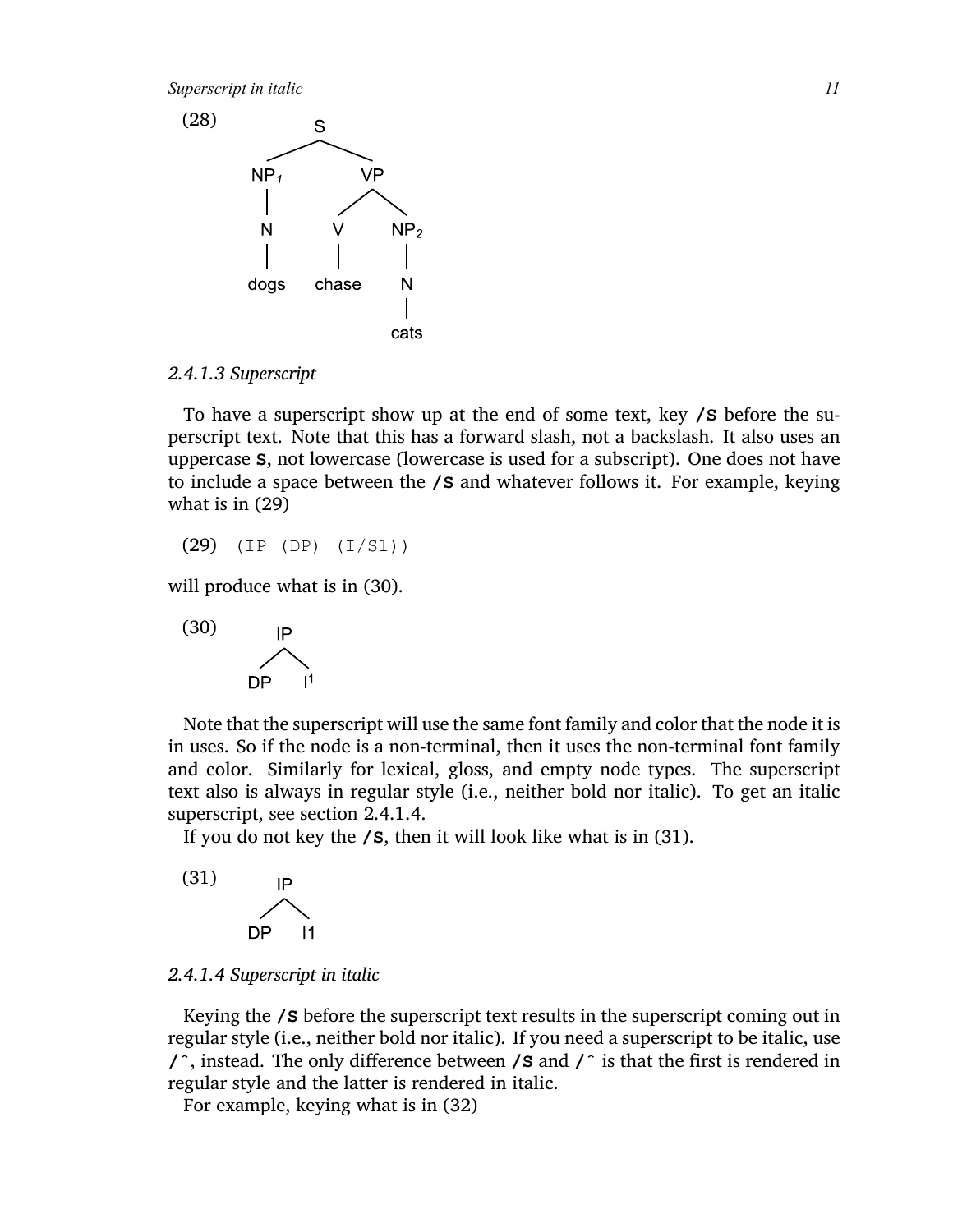<span id="page-11-1"></span>(32) (IP (DP) (I/ˆ1))

will produce what is in [\(33\)](#page-11-2).

<span id="page-11-2"></span>

*2.4.1.5 Combining subscripts and superscripts can be done*

Unlike the older version of LingTree, you can have both a subscript and a superscript on the same node. It does not matter which order you key the subscript and superscript. Either will work.

For example, if you key what is in [\(34\)](#page-11-3)

<span id="page-11-3"></span> $(34)$  (NP (N'  $(N/S0/$  [+wh])))

the result will look like [\(35\).](#page-11-4)

<span id="page-11-4"></span>
$$
\begin{array}{cc}\n(35) & NP \\
 & | & \\
N' & \\
 & | & \\
N^0_{\text{+whj}}\n\end{array}
$$

### <span id="page-11-0"></span>*2.4.2 Handling parentheses*

If you need to put an opening or closing parenthesis in your tree, quote the parenthesis by using a backslash immediately before it. For example, if you key what is in [\(36\)](#page-11-5)

```
(36) (NP (Paul \(the bear\)))
```
it will come out as in [\(37\).](#page-11-6)

<span id="page-11-6"></span>(37)

**NP** Paul (the bear)

If you do not quote the parentheses with a backslash, then it will look like what is in [\(38\)](#page-11-7) because the parentheses are interpreted as a new tree subnode.

<span id="page-11-7"></span>(38)**NP**  $\overline{1}$ Paul the bear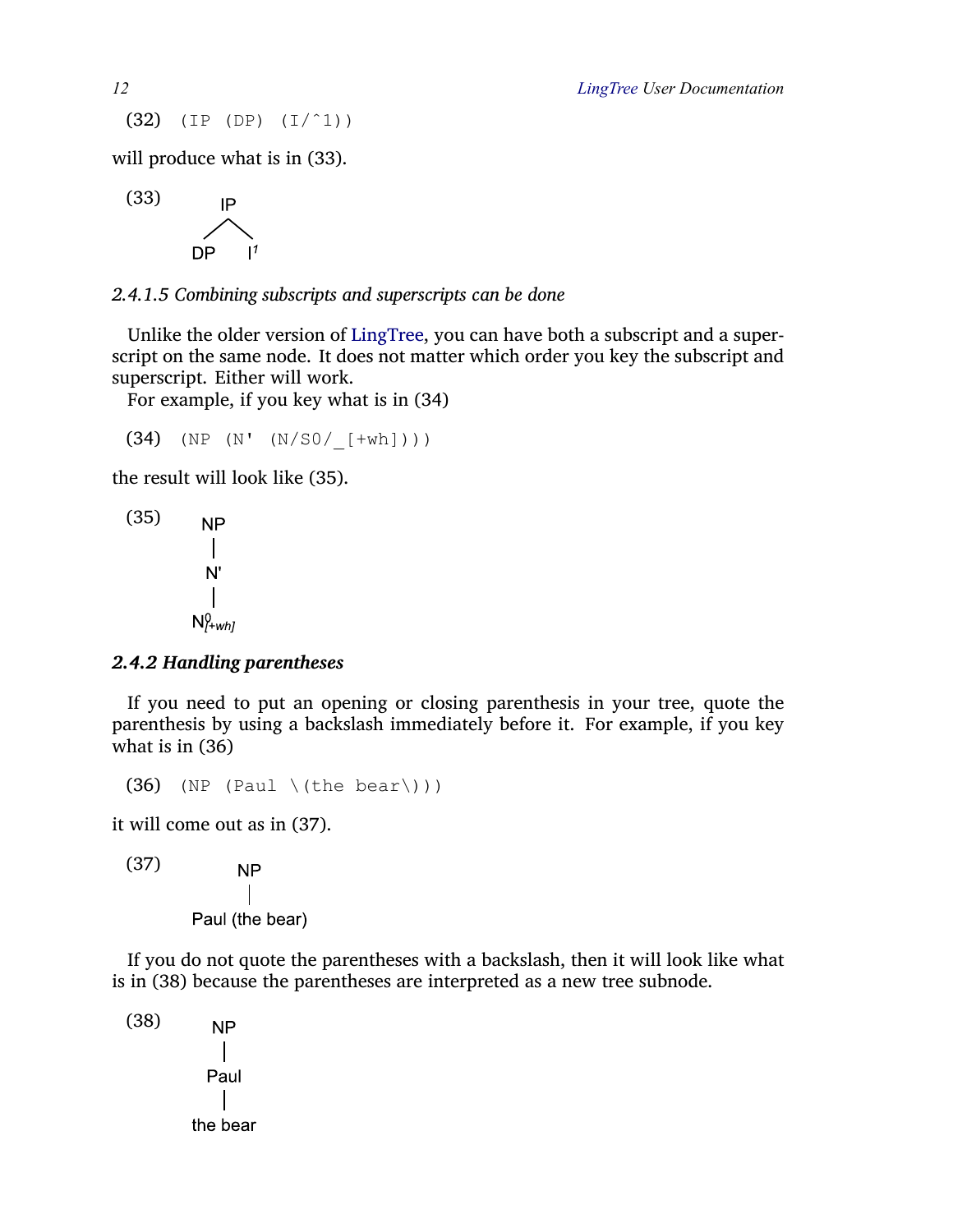# <span id="page-12-0"></span>**3 Formating a tree**

You can adjust the positioning of the tree and its nodes as well as choose the fonts, sizes, and colors for the non-terminal, lexical, gloss and empty nodes. You can also set a background color and determine the color and thickness of the lines in the trees. In addition, you can have the tree show all of its lexical and gloss items at the same vertical position (which we refer to as using a "flat" view of the tree).

All of these parameters are available on the Format menu item.

Please note that these settings are associated with each individual tree diagram. Thus, you can set them to make a given tree diagram look its best.

### <span id="page-12-1"></span>**3.1 Showing "flat" trees**

The Use flat tree item in the Format main menu controls how the lexical and gloss nodes are displayed. It will have a check mark before it if flat trees are to be drawn. There also is a button on the toolbar for controlling flat trees. Example [\(39\)](#page-12-2) indicates what this button looks like in its two states.

<span id="page-12-2"></span>

|      | (39) Show as flat Show regularly |
|------|----------------------------------|
| Flat | Flat                             |

For example, without using the flat mode, the description in [\(40\)](#page-12-3)

<span id="page-12-3"></span>(40) (IP (NP (Det  $(\Leftrightarrow n \leq b)$ ) (N' (N ( $\Leftrightarrow$  Juan ( $\Box$ G John))))) (I' (I/S0) (VP (V' (V (\L kita (\G sees))) (NP (Det  $(\L n (\G the))) (N' (N (\L kout (G snake)))))))$ )

will appear as in [\(41\)](#page-13-0) (assuming that lexical nodes are set to be in red and gloss nodes are in blue).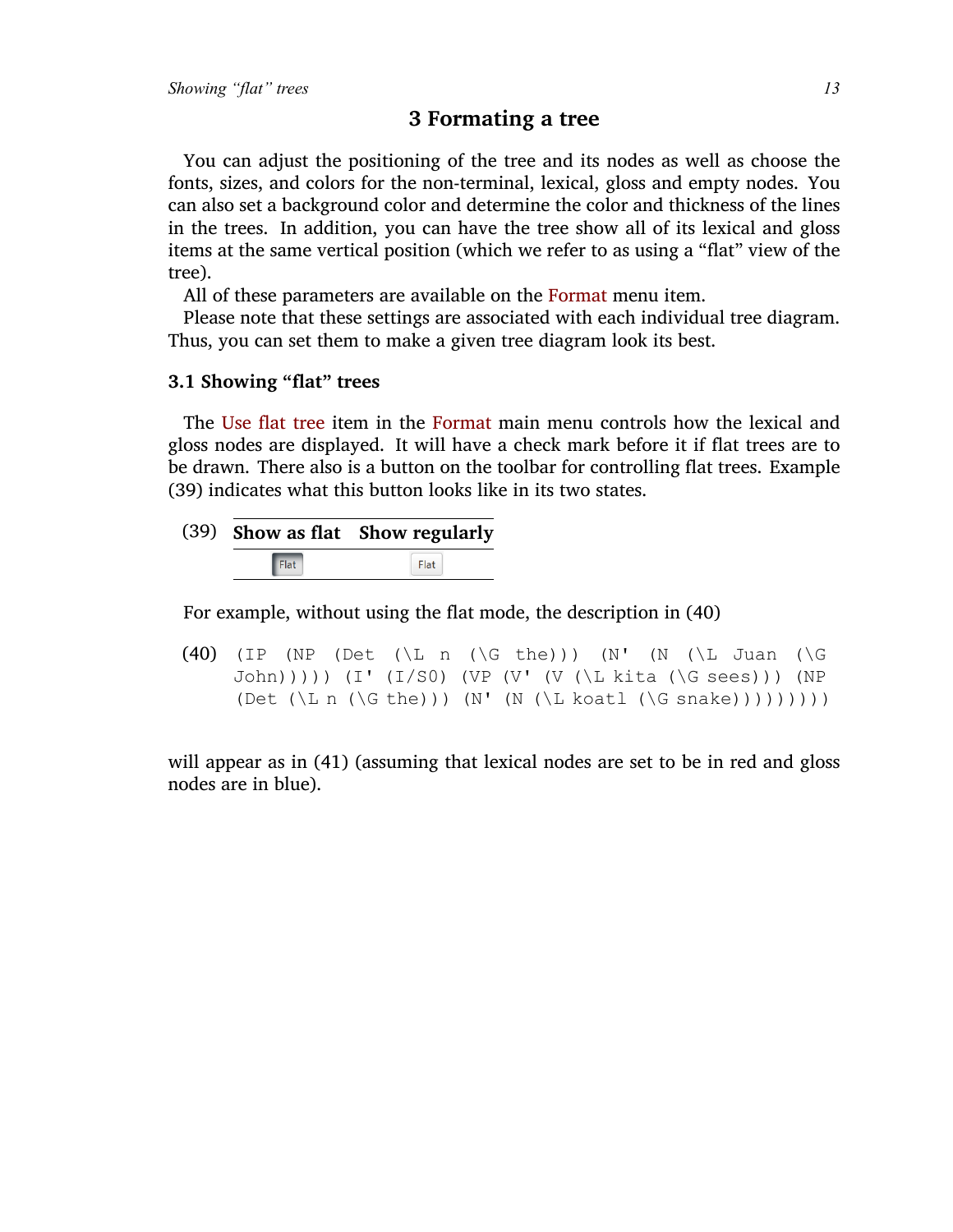

<span id="page-13-0"></span>

When using flat mode, however, it will look like the tree in [\(42\)](#page-13-1).

<span id="page-13-1"></span>

Note that if you use the "Flat" option while using triangles (see section [2.3.2](#page-6-2)), you will need to also use either the **\L** or the **\G** at the same time as using the **\T**. Otherwise, the triangle node may not be at the same level as other "flattened" nodes.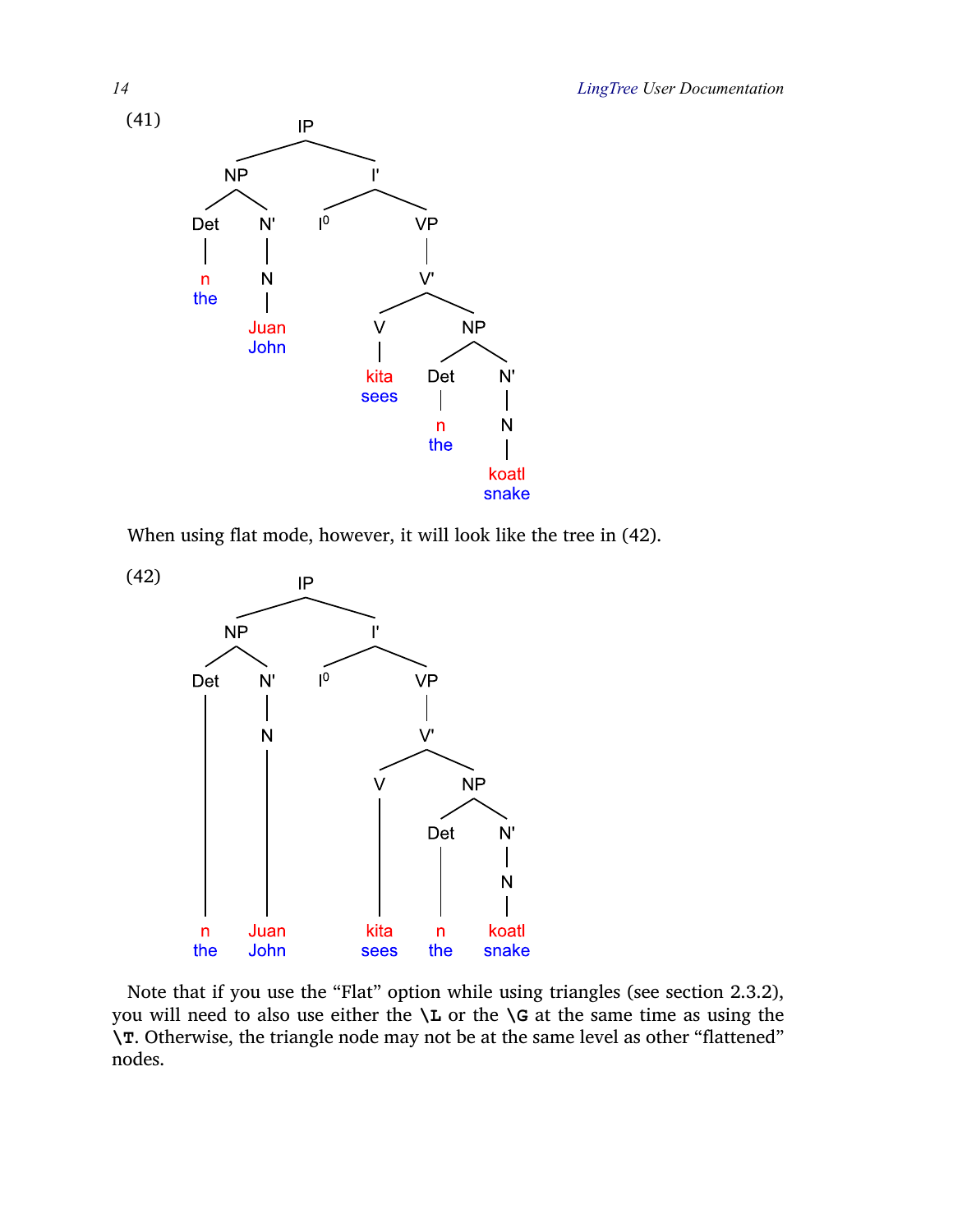#### <span id="page-14-0"></span>**3.2 Draw a tree right-to-left**

The second item under the main Format menu item is Draw tree right-to-left. When this has a check mark before it, the tree will be drawn from right-to-left. For example, if the non-terminal, lexical, and gloss fonts and colors have been set as shown in example [\(44\)](#page-14-1) below, then the description given in [\(43\)](#page-14-2) looks like example [\(44\)](#page-14-1) when the Draw tree right-to-left is checked.

<span id="page-14-2"></span>(43) (S (PP  $(\Tilde{\Gamma})$ ית הוכאשית (G in the beginning ) ) ) (VP (V  $(\L \times)$ אֱלֹהִיִּם (NP (N(\L יְהֵאָל) (G created )) ) (NP (N(\L יָאֱלֹהִיִם )) ) ) (NP (NP (DObj (\L תֵאֲלוֹן הַ (G obj )) ) (N (\L הַשַּׁמַיִם) (G the heavens ))) ) (NP (DObj (\L  $\nabla x$ ) (\G and.obj )) )  $(N (\Leftrightarrow \mathbb{N}) \setminus \mathbb{N})$  ( ) ) ) ) (G the earth ) ) ) )

<span id="page-14-1"></span>![](_page_14_Figure_4.jpeg)

The output looks like example [\(45\)](#page-14-3) when the Draw tree right-to-left is left unchecked.

<span id="page-14-3"></span>![](_page_14_Figure_6.jpeg)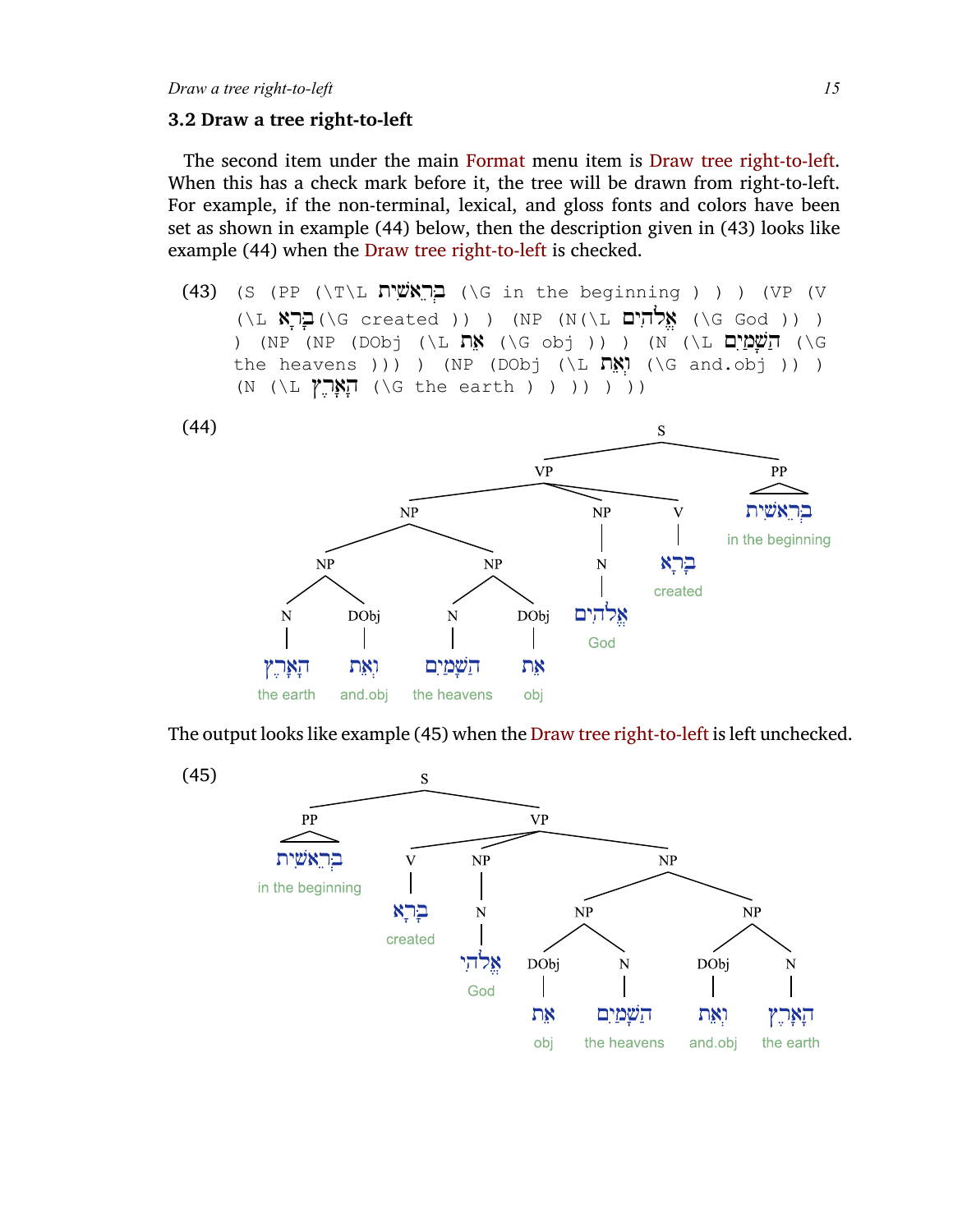### <span id="page-15-0"></span>**3.3 Setting the font and color information**

The next portion of the main Format menu item is for setting font and color information for the four node types:

- 1. Non-terminal [\(2.2.1\)](#page-3-1)
- 2. Lexical([2.2.2\)](#page-3-2)
- 3. Gloss [\(2.2.3](#page-4-0))
- 4. Empty element [\(2.2.4](#page-5-0))

When you select one of these, it brings up a dialog box showing font family, style, size and color options. The set of style options shown depends on what styles the selected font has. So if the font only has "Regular," then only Regular will appear in the list of styles.

If you click in the Font list, then you can key a letter and it will go to the first font name that begins with that letter.

To get the color chooser, click on the drop-down box in the lower left portion of the dialog. It will look something like what is in [\(46\)](#page-15-1).

<span id="page-15-1"></span>![](_page_15_Picture_10.jpeg)

You can click on the color you want or you can click on the "Custom Color" link. Doing so gives you what is in [\(47\)](#page-15-2).

<span id="page-15-2"></span>![](_page_15_Figure_12.jpeg)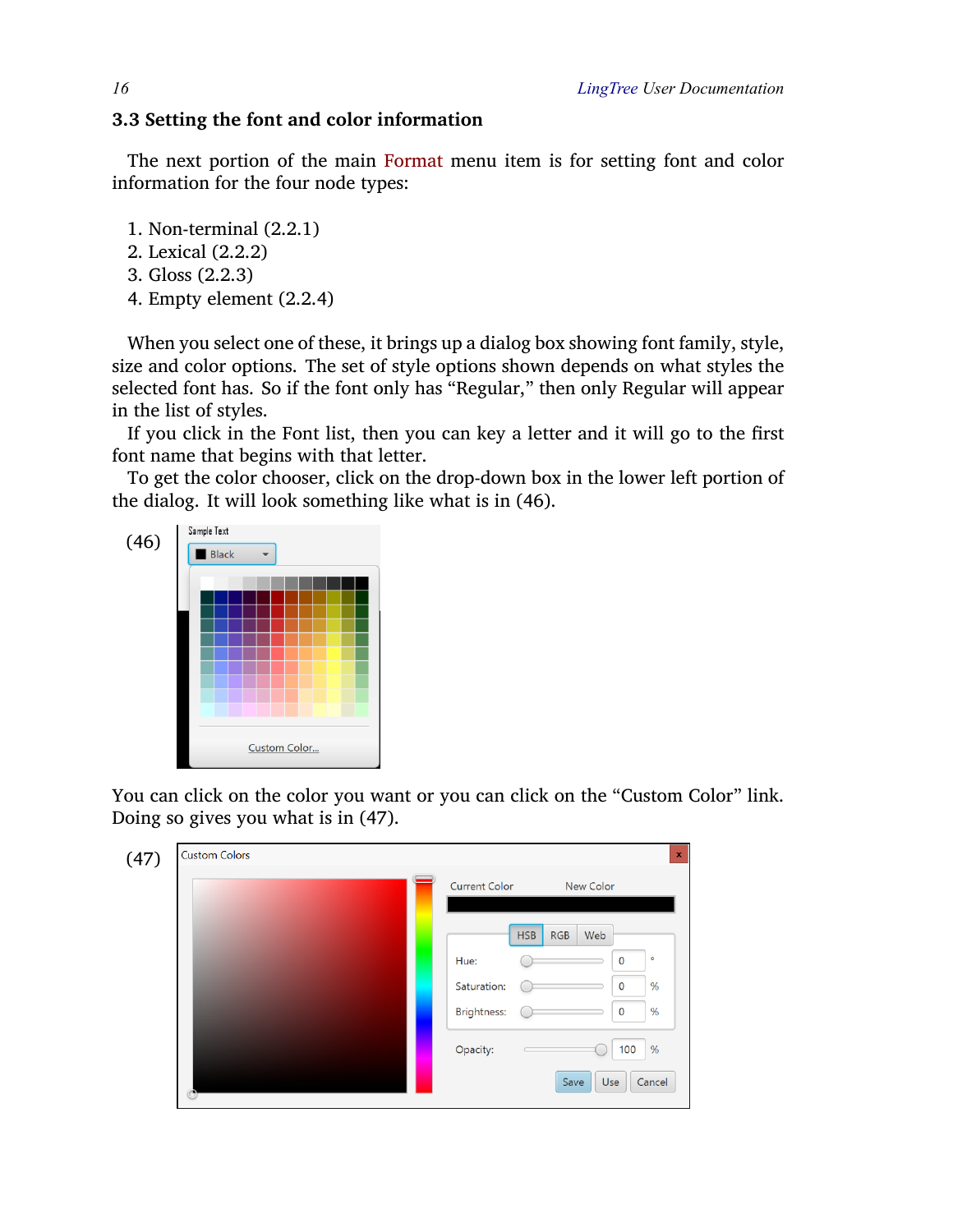If you click on the Web tab, you can key in a code for the color. A list of color names, their color, and the code can be found at [https://www.w3schools.com/](https://www.w3schools.com/cssref/css_colors.asp) [cssref/css\\_colors.asp.](https://www.w3schools.com/cssref/css_colors.asp)

When you click on the main dialog's OK button, the tree description and tree diagram will reflect the new font and color information.

# <span id="page-16-0"></span>**3.4 Tree spacing parameters**

The third from last item in the main Format menu item is Tree spacing parameters. When you select this menu item, it brings up a dialog that looks like what is in [\(48\)](#page-16-2).

<span id="page-16-2"></span>

| 20.0 |
|------|
| 10.0 |
| 20.0 |
| 20.0 |
| 0.0  |
|      |
|      |

Each row has a description of the parameter and a box to key a numerical value. You can use negative numbers, if necessary. For example, if the difference between the lexical and gloss font is such that there is too much space between the bottom of the lexical items and the top of the gloss items, you can set the "Vertical space between lexical node and gloss node" to a negative value.

# <span id="page-16-1"></span>**3.5 Background and line parameters**

The second from last item in the main Format menu item is Tree spacing parameters. When you select this menu item, it brings up a dialog that looks like what is in [\(49\)](#page-16-3).

<span id="page-16-3"></span>

| (49) | Tree Background and Line Parameters |                     | $\mathbb X$ |
|------|-------------------------------------|---------------------|-------------|
|      | (Units are in screen pixels)        |                     |             |
|      | <b>Background color</b>             | White               |             |
|      | Line width                          | 1.0                 |             |
|      | Line color                          | <b>Black</b>        |             |
|      |                                     |                     |             |
|      |                                     |                     |             |
|      |                                     | Cancel<br><b>OK</b> | Help        |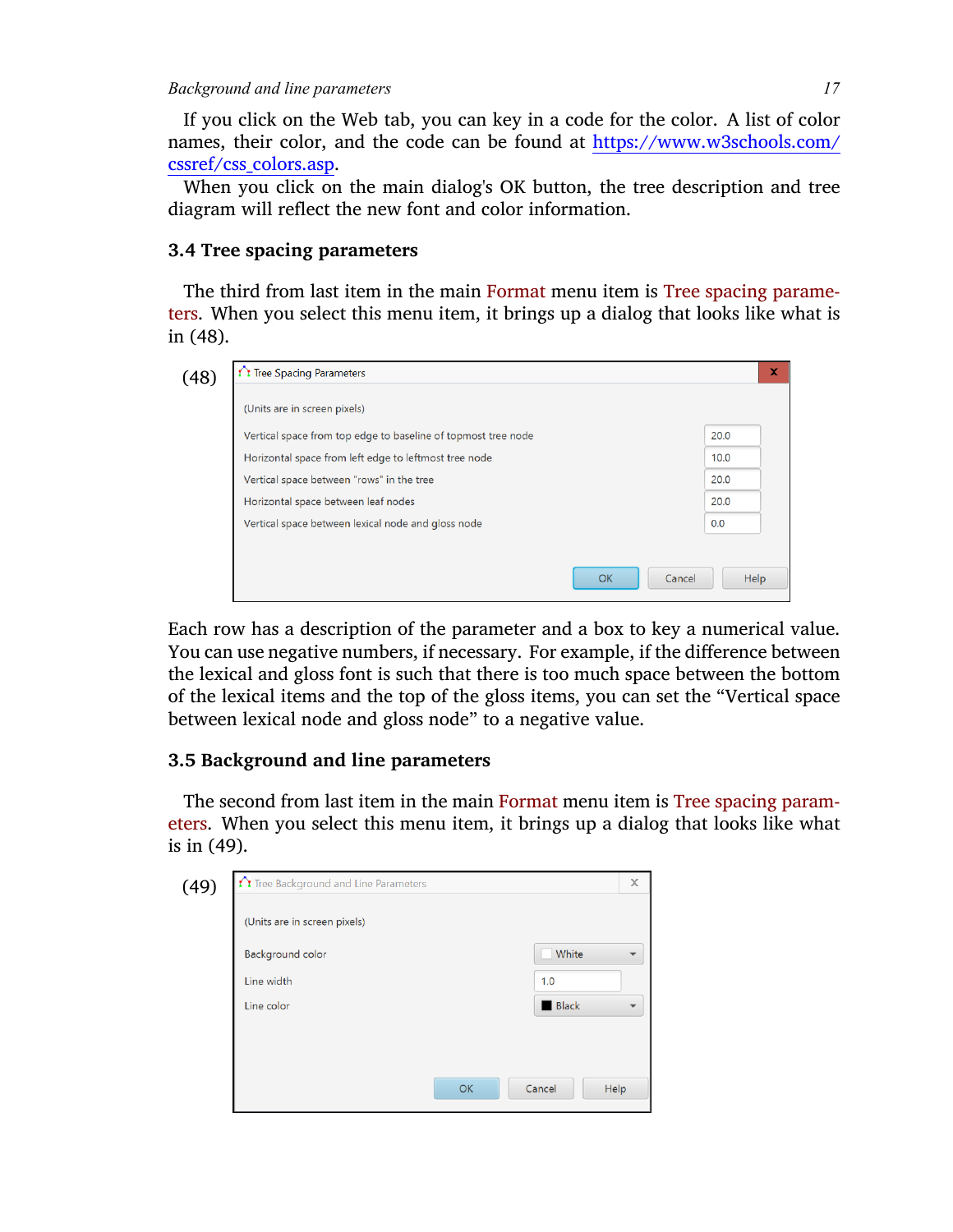You can set the color of the tree background and the width and color of the lines.

### <span id="page-17-0"></span>**3.6 Saving format information for use with new tree diagrams**

The last item in the main Format menu item is Save the current tree parameters to use for new tree diagrams. When you select this menu item, the set of tree formatting values used for the current tree are remembered for any new tree diagrams in the future.

# <span id="page-17-1"></span>**4 User convenience options**

The Settings menu item has several options you can use to (hopefully) improve your experience with using LingTree. These are described below along with one useful item under the Help menu.

Please note that these settings are associated with the LingTree program on your computer. Once you set them, they will be used each time you use LingTree (until you change them, of course).

### <span id="page-17-2"></span>**4.1 Font size for tree description symbols**

The first item under the main Settings menu item is Font size for tree description symbols. This lets you set the font size for the symbols used in a tree description, that is  $($ ,  $)$ ,  $\mathcal{L}$ ,  $\mathcal{G}$ , etc. The motivation for this is that some very high resolution screens may make it a bit difficult to see these or, alternatively, they may appear quite large in comparison to the other material in a tree description. So you can change their size.

### <span id="page-17-3"></span>**4.2 Draw the tree as you type**

The second item under the main Settings menu item is Draw tree as you type. When this menu item has a check mark before it, each time you change or edit something in the tree description, LingTree will redraw the tree diagram.

When using this mode, whenever you key an opening parenthesis, LingTree will automatically insert a space and a closing parenthesis. The idea is to help you keep opening and closing parentheses matched.

Sometimes the automatic drawing of the tree diagram will cause an error message to appear where the tree diagram normally shows; for example, if you have deleted a parenthesis and no longer have a matching opening or closing one, then there will be a message about a missing opening or closing parenthesis. As soon as the tree description is well-formed, the tree diagram will appear.

### <span id="page-17-4"></span>**4.3 Show matching parenthesis with arrow keys**

As mentioned in section [2.1,](#page-2-0) when you key a parenthesis, LingTree will temporarily select the matching parenthesis to help you see the nested structure of the description. There are times, however, when you need to see matching parentheses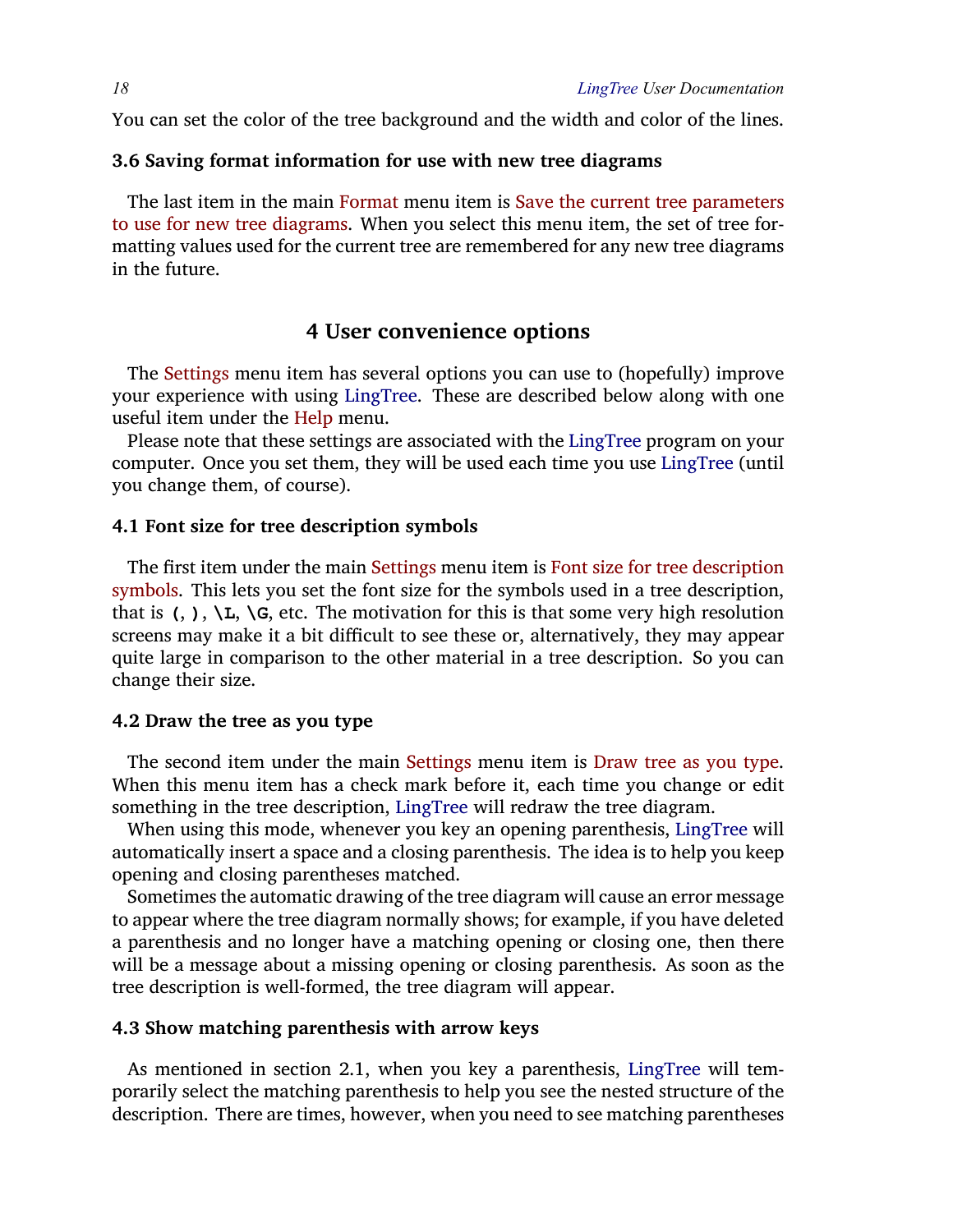*Saving the tree 19*

and it would be nice if you did not have to delete a parenthesis and immediately re-key it. For this reason, there is the third item under the main Settings menu item: Show matching parenthesis with arrow keys. When this is checked, whenever you use an arrow key to cross over a parenthesis in the description, LingTree will temporarily select the parenthesis that matches the one crossed over.

Besides using this menu option, you can also use the toolbar button shown in [\(50\)](#page-18-4).

<span id="page-18-4"></span>

|                                           | (50) Show matching with arrows Do not show matching with arrows |
|-------------------------------------------|-----------------------------------------------------------------|
| $\rightarrow$ $\rightarrow$ $\rightarrow$ | $\rightarrow$ $\rightarrow$                                     |
|                                           |                                                                 |

### <span id="page-18-0"></span>**4.4 Delay to use when showing matching parentheses**

The fourth item under the main Settings menu item is Delay to use when showing matching parentheses. The default delay is 750 milliseconds (i.e., three quarters of a second). Depending on your typing speed, you want to change this value. Use this menu item to change the delay value to be shorter or longer. The shortest allowed value is 125 milliseconds (i.e., one eighth of a second) and the longest value allowed is 4000 milliseconds (i.e., 4 seconds).

### <span id="page-18-1"></span>**4.5 Change the interface language**

You can set the user interface language by using the Settings / Change the interface language menu item. This brings up a dialog box showing the current interface language in a drop down chooser. Click on the chooser's drop down button to see other interface language choices. The choices given use the name of the language in the current interface language (so if the current interface language is English, then it will show "Spanish" as an option; if the current interface language is Spanish, it will show English as "inglés").

The current version has English, French and a rough, most likely often inaccurate version of Spanish. Any corrections to the Spanish are welcome.

#### <span id="page-18-2"></span>**4.6 Quick Reference Guide**

The main Help menu item has a Quick Reference Guide item. When you select this item, it brings up a dialog box containing a list of the special symbols you can key to get a particular result. You can position and/or resize this dialog so that you can see it while also keying a tree description. That is, unlike most dialog boxes, you do not have to close this dialog box before you can continue working. It will stay open until you close it.

# <span id="page-18-3"></span>**5 Saving the tree**

While the resulting tree looks nice within the LingTree program, what one usually wants to do is to embed the tree diagram in some other document. LingTree allows you to save the tree in up to two formats: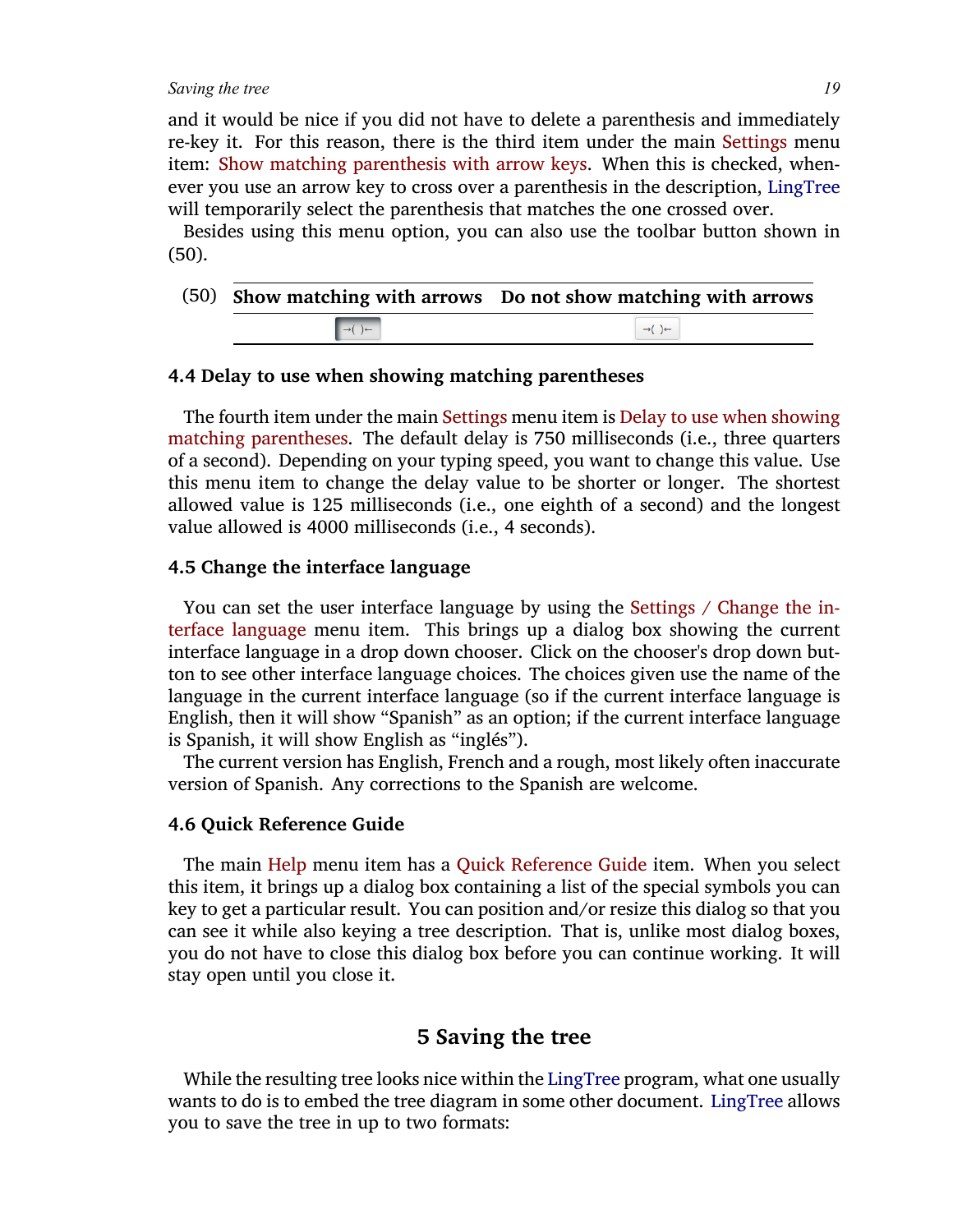- A Portable Network Graphics (\*.png) file.
- Scalable Vector Graphics format (\*.svg) file.

You select which of these formats you wish to save by clicking on the File menu item and then clicking on the Save tree as .png and/or Save tree as .svg items.

Besides using these menu options, you can also use the toolbar buttons shown in [\(51\)](#page-19-0) and [\(52\).](#page-19-1)

<span id="page-19-1"></span><span id="page-19-0"></span>

|            | (51) Save tree as .png Do not save tree as .png |
|------------|-------------------------------------------------|
| <b>PNG</b> | <b>PNG</b>                                      |
|            | (52) Save tree as .svg Do not save tree as .svg |
| <b>SVG</b> | <b>SVG</b>                                      |

You merely check the formats you wish to use. LingTree will produce a file with the given extension for each checked format when you do a save operation: click on the toolbar button, use File / Save tree, or type **Ctrl-S** (holding the **Ctrl** key down while pressing the **S** key). The file name (i.e., the part before the extension) is the same for all of them.

In addition, you will find a file with an extension of ".tre" which contains information for LingTree to draw the tree. Do not edit this file. This has all the information about the tree description that LingTree uses.

Note that once you set these Save Formats, they stay in effect for all ensuing trees you build.

Of these two formats, we highly recommend that you use the Scalable Vector Graphics format (\*.svg) whenever possible. This is because SVG format will always look nice in a web browser or a PDF file, no matter how large the user makes the page appear.

Another reason for using the SVG format is that if you find that LingTree cannot do everything you need for a particular tree diagram, you can produce the SVG form and then use a tool like InkScape to do the rest. See [https://inkscape.org/](https://inkscape.org/en/) [en/](https://inkscape.org/en/) for more on InkScape.

If you do find yourself in a situation where you absolutely must have a pure graphics image file and the Portable Network Graphics (\*.png) form is not acceptable, you can use various tools to convert your PNG file to some other graphics image format. Example [\(53\)](#page-19-2) lists some possibilities.

<span id="page-19-2"></span>

|  | (53) Operating System Tool |                     | <b>Potential formats</b>   |
|--|----------------------------|---------------------|----------------------------|
|  | Windows                    | Paint               | $l$ .bmp, .jpg, .gif, .tif |
|  | Mac OS X                   | Preview             | .jpeg, .tiff               |
|  | Linux                      | <b>Image Viewer</b> | .bmp, .jpeg, .gif, .tiff   |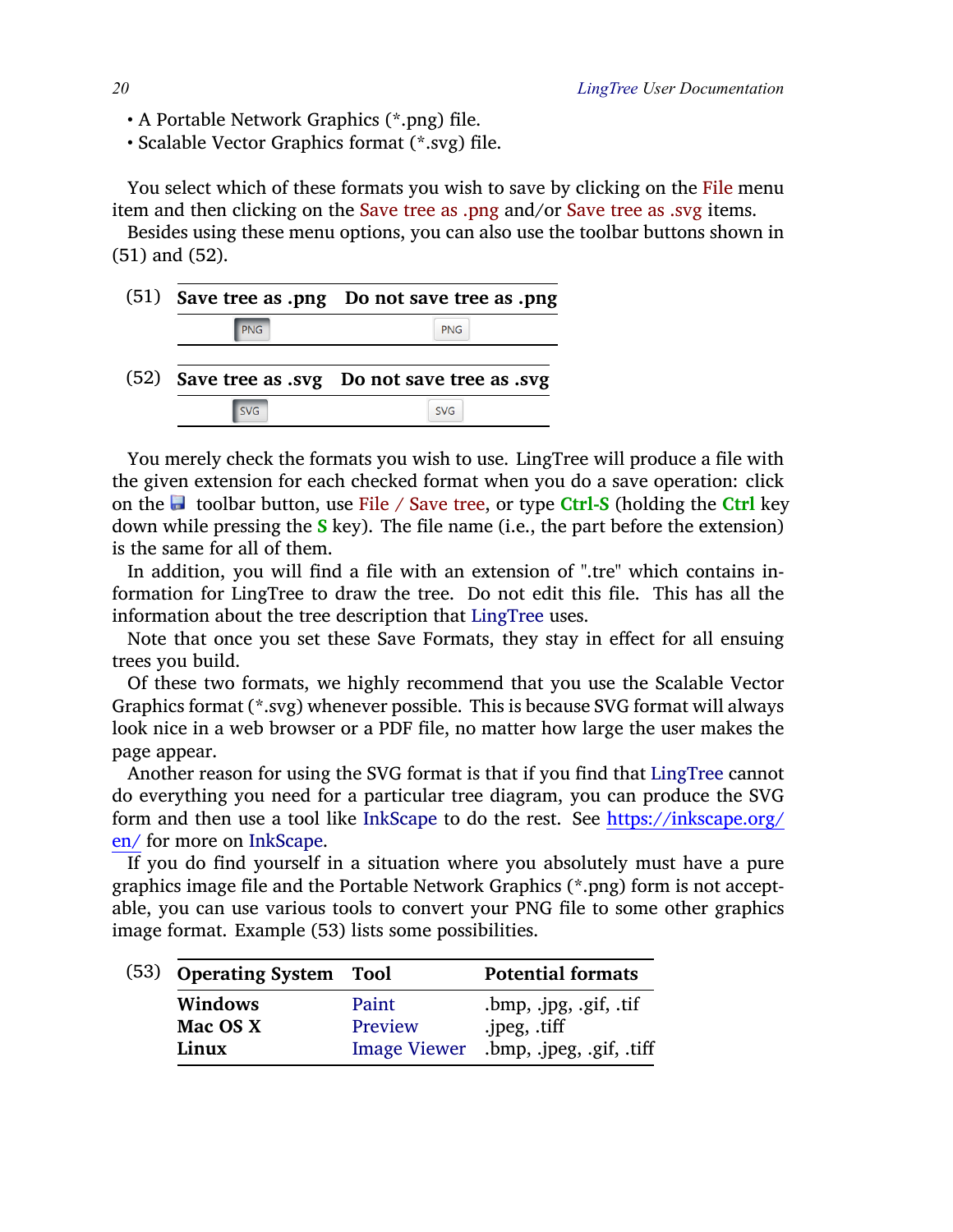In addition, there is the XnConvert program available at [https://www.xnview.com/](https://www.xnview.com/en/xnconvert/) [en/xnconvert/](https://www.xnview.com/en/xnconvert/). It runs on all three operating systems and can convert to many different image formats.

### <span id="page-20-0"></span>**6 Error messages**

Whenever you process a tree description, if LingTree notices any error in the description, it will show the error message in the same place where the tree diagram usually appears. The message tries to indicate what the problem is and where it was found (in terms of line number and character position). It also shows where in the tree description the error was found. While these messages are intended to be helpful, sometimes it may be the case that what needs to be done to fix the error is not necessarily what the message implies will fix it.

For example, when the message is about a missing closing parenthesis, the message actually indicates the innermost place where the outer parentheses match. So it may not be the best place to insert a closing parenthesis; but, on the other hand, it may work just fine. You may want to use the arrow keys to find the best place to fix the problem (see section [4.3\)](#page-17-4).

Another thing to note is that for longer, more complicated tree descriptions, it may take a 2-3 times longer for the tree drawing process to happen if it finds an error.

<span id="page-20-1"></span>

| (54) | <b>Error Type</b>                                                        | Meaning                                                                                                                                                                     |
|------|--------------------------------------------------------------------------|-----------------------------------------------------------------------------------------------------------------------------------------------------------------------------|
|      | Missing closing parenthesis<br><b>Missing content after</b><br>subscript | At least one closing parenthesis is missing.<br>There is a subscript symbol but there is not<br>content after it. See sections 2.4.1.1 and<br>2.4.1.2.                      |
|      | Missing content after<br>superscript                                     | There is a superscript symbol but there is<br>not content after it. See sections 2.4.1.3 and<br>2.4.1.4.                                                                    |
|      | <b>Missing opening</b><br>parenthesis                                    | An opening parenthesis needs to be.<br>inserted. This can happen when there is a<br>node with content followed by a node type<br>or a line type. See sections 2.2 and 2.3.  |
|      | Syntax error in description                                              | Perhaps obviously, this indicates some kind<br>of error, but LingTree failed to identify it.<br>Look at where it was found and see if you<br>can guess what might be wrong. |

Example [\(54\)](#page-20-1) lists the error types LingTree reports along with a brief description of what the error type might mean.